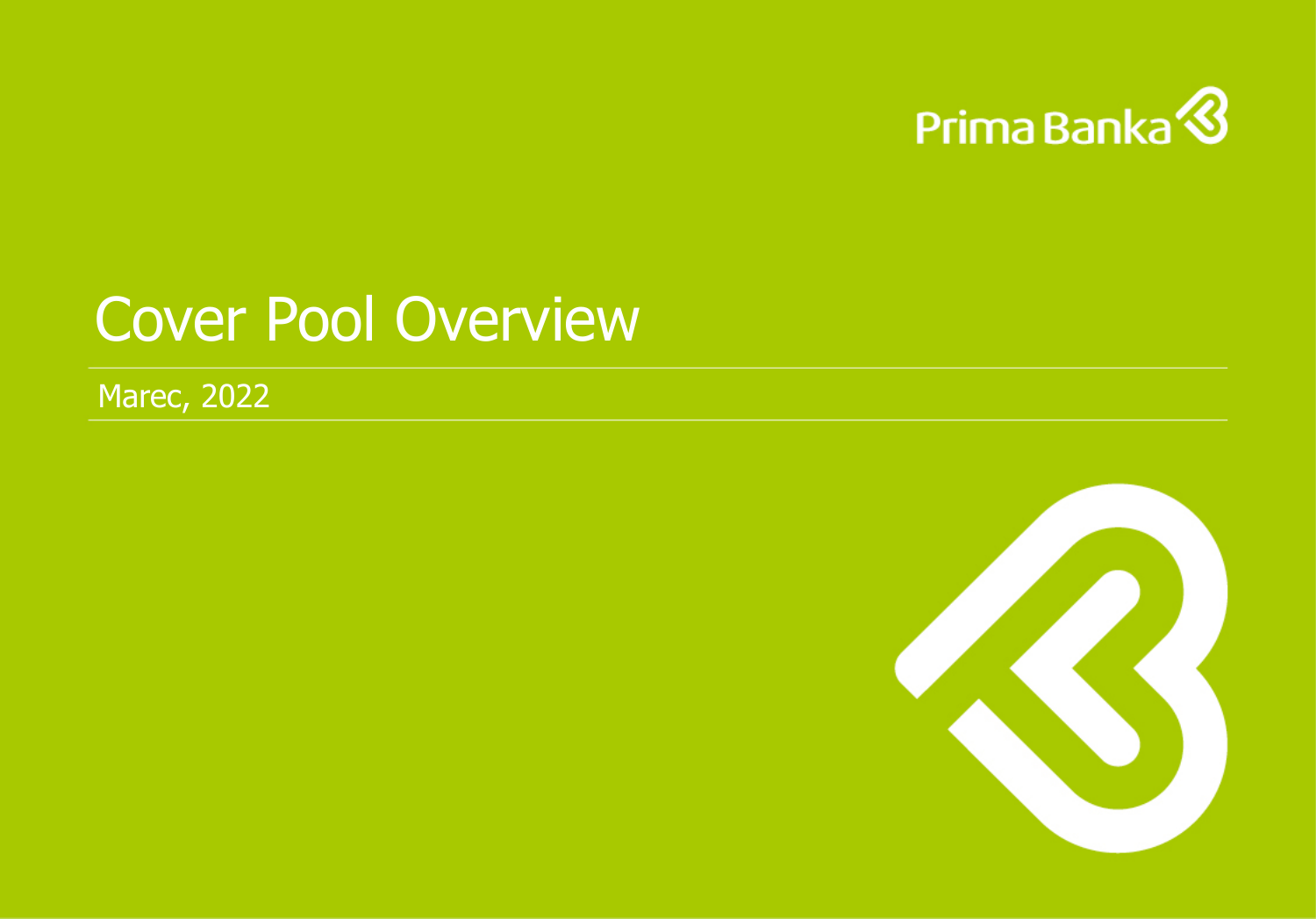### **Cover Pool Structure Covered Bonds**

| Total cover pool volume (EUR mn)   | 2625            | <b>Total Volume of issues (EUR mn)</b> | 1 0 0 0            |
|------------------------------------|-----------------|----------------------------------------|--------------------|
| Residential loan balance (EUR mn)  | 2625            | Total Volume in program (EUR mn)       | 1500               |
| Substitution assets (EUR mn)       | 0,0             | Number of issues                       | $\overline{2}$     |
| Number of loans                    | 57 5 69         | Issue frequency                        | 12-24 months       |
| Number of borrowers                | 52 794          | <b>WAL CBs</b>                         | 5 years            |
| Currency                           | <b>100% EUR</b> | Committed OC                           | —–*                |
| WA indexed LTV                     | 55,7%           | Over-collateralization                 | 162,5%             |
| WA seasoning (years)               | 2,5             | Covered Bonds Rating (Moody's)         | Aaa                |
| WA remaining term (years)          | 21,6            | Maturity type                          | <b>Soft Bullet</b> |
| 90+ days in arrears loans excluded | 0%              | Currency distribution                  | <b>100% EUR</b>    |
| Interest type                      | 100% Fix        | Listings                               | LuxSE              |
| Principal payment type             | 100% Annuity    | * 5% legal minimum applies             |                    |

- Cover assets comprise of household housing loans only
- Cover pool consists purely from Prima banka housing loans, inherited ex-Sberbank housing loans are not and will not be included

| <b>Total Volume of issues (EUR mn)</b>                                                                                                                                                                                                                                                                                                                                                                                                                                               | 1 0 0 0         |
|--------------------------------------------------------------------------------------------------------------------------------------------------------------------------------------------------------------------------------------------------------------------------------------------------------------------------------------------------------------------------------------------------------------------------------------------------------------------------------------|-----------------|
| Total Volume in program (EUR mn)                                                                                                                                                                                                                                                                                                                                                                                                                                                     | 1500            |
| Number of issues                                                                                                                                                                                                                                                                                                                                                                                                                                                                     | 2               |
| Issue frequency                                                                                                                                                                                                                                                                                                                                                                                                                                                                      | 12-24 months    |
| <b>WAL CBs</b>                                                                                                                                                                                                                                                                                                                                                                                                                                                                       | 5 years         |
| Committed OC                                                                                                                                                                                                                                                                                                                                                                                                                                                                         | *               |
| Over-collateralization                                                                                                                                                                                                                                                                                                                                                                                                                                                               | 162,5%          |
| Covered Bonds Rating (Moody's)                                                                                                                                                                                                                                                                                                                                                                                                                                                       | Aaa             |
| Maturity type                                                                                                                                                                                                                                                                                                                                                                                                                                                                        | Soft Bullet     |
| <b>Currency distribution</b>                                                                                                                                                                                                                                                                                                                                                                                                                                                         | <b>100% EUR</b> |
| Listings                                                                                                                                                                                                                                                                                                                                                                                                                                                                             | LuxSE           |
| $*$ $\blacksquare$ $\blacksquare$ $\blacksquare$ $\blacksquare$ $\blacksquare$ $\blacksquare$ $\blacksquare$ $\blacksquare$ $\blacksquare$ $\blacksquare$ $\blacksquare$ $\blacksquare$ $\blacksquare$ $\blacksquare$ $\blacksquare$ $\blacksquare$ $\blacksquare$ $\blacksquare$ $\blacksquare$ $\blacksquare$ $\blacksquare$ $\blacksquare$ $\blacksquare$ $\blacksquare$ $\blacksquare$ $\blacksquare$ $\blacksquare$ $\blacksquare$ $\blacksquare$ $\blacksquare$ $\blacksquare$ |                 |

- Over-collateralization 162,5 %
- Covered bond rating Aaa by Moody's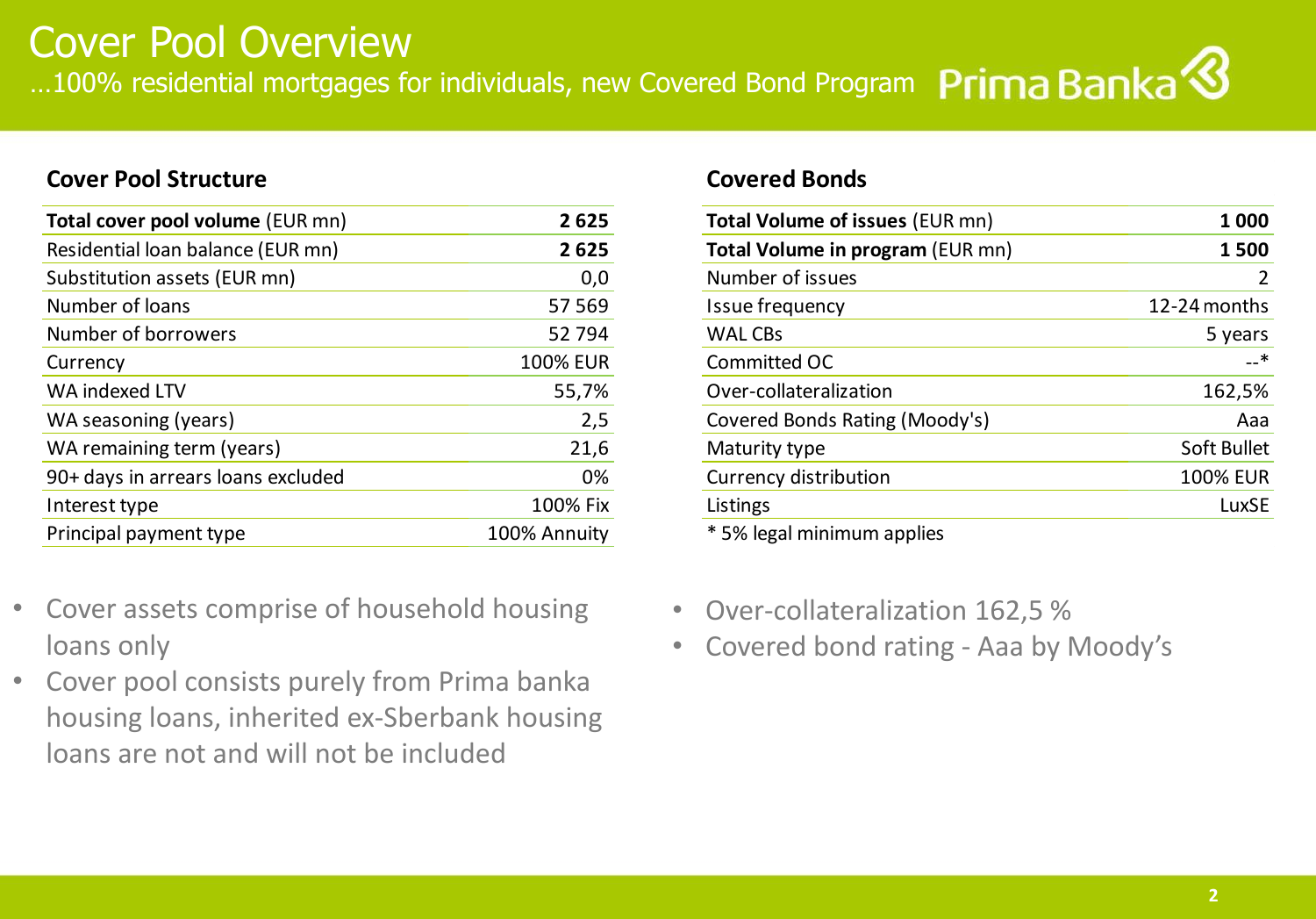### Cover Pool Overview …Structure of Cover Pool as per 31.3.2022

## Prima Banka<sup>8</sup>



### **Distribution by Remaining Term (volume)**



**Distribution by Seasoning (volume)** 



**Distribution by Volume (volume)**





**Distribution by LTV (volume)**